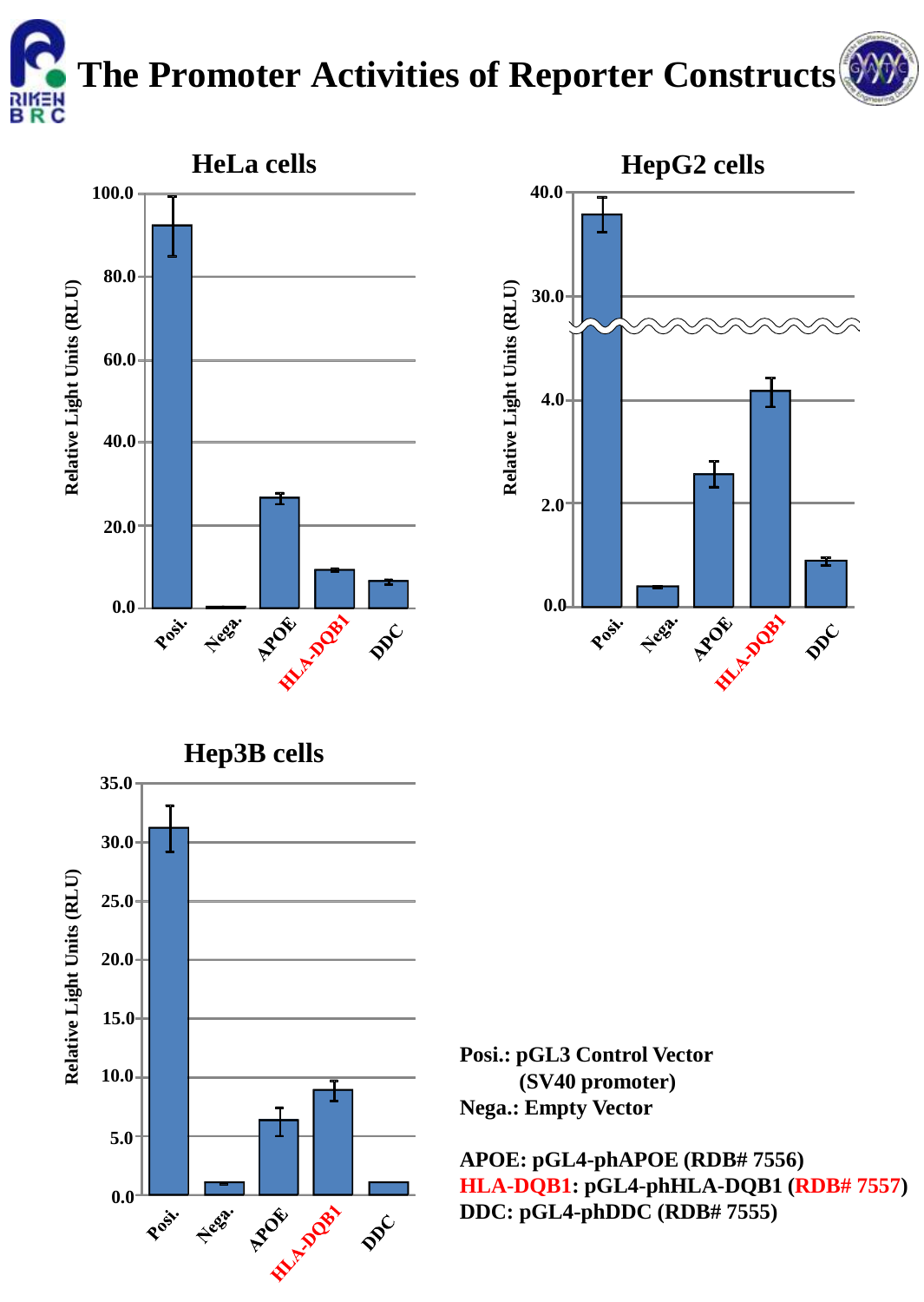

225' TTGTCTTGGT TGGNGGTCAG AAGTAATGTT TGCCAGGCAT TGTTCTAATT GCTTTATAAC 237" TTGTCTTGGT TGG-GGTCAG AAGTAATGTT TGCCAGGCAT TGTTCTAATT GCTTTATAAC

165' CTAAAATTTT GGGAAAAGAA AGNAGAGAAA GGGAGAGAAG AAGAGAGGTG GAGATATTTA 178" CTAAAATTTT GGGAAAAGAA AG-AGAGAAA GGGAGAGAAG AAGAGAGGTG GAGATATTTA

106' TTACCTGGTA AACTTATATT CTGATTTTAG NATTGTA-TT CTCTACTTTA AAAGCAGAAC 119" TTACCTGGTA AACTTATATT CTGATTTTAG -ATTGTATTT CTCTACTTTA AAAGCAGAAC

46' CAACGCTTTC ATGTGCCACT ATTGCAAACC TCTTGCTGTN TGCCTCTTCC CTGCTTCTTT 61" CAACGCTTTC ATGTGCCACT ATTGCAAACC TCTTGCTGT- TGCCTCTTCC CTGC-TCTTT

 $1'$ GGCCT AACTGGCCGG TACCTGAGCT CGCTAGCCTC GAGGATGGCT 1" CAGAACATTG TCTCTGGCCT AACTGGCCGG TACCTGAGCT CGCTAGCCTC GAGGATGGCT

 $[97.003\% / 734 bp]$  INT/OPT. Score:  $\lt$  $336/2654$ 

:  $R$ DB7557F  $f$ asta

 $: 736$ 

Unit Size to Compare  $= 1$ Pick up Location  $= 1$ 

Sequence Size  $: 5739$ 

2nd Nucleotide Sequence

File Name

Sequence Size

Date: 2009.12.03

File Name : Reference Seq.GNU

1st Nucleotide Sequence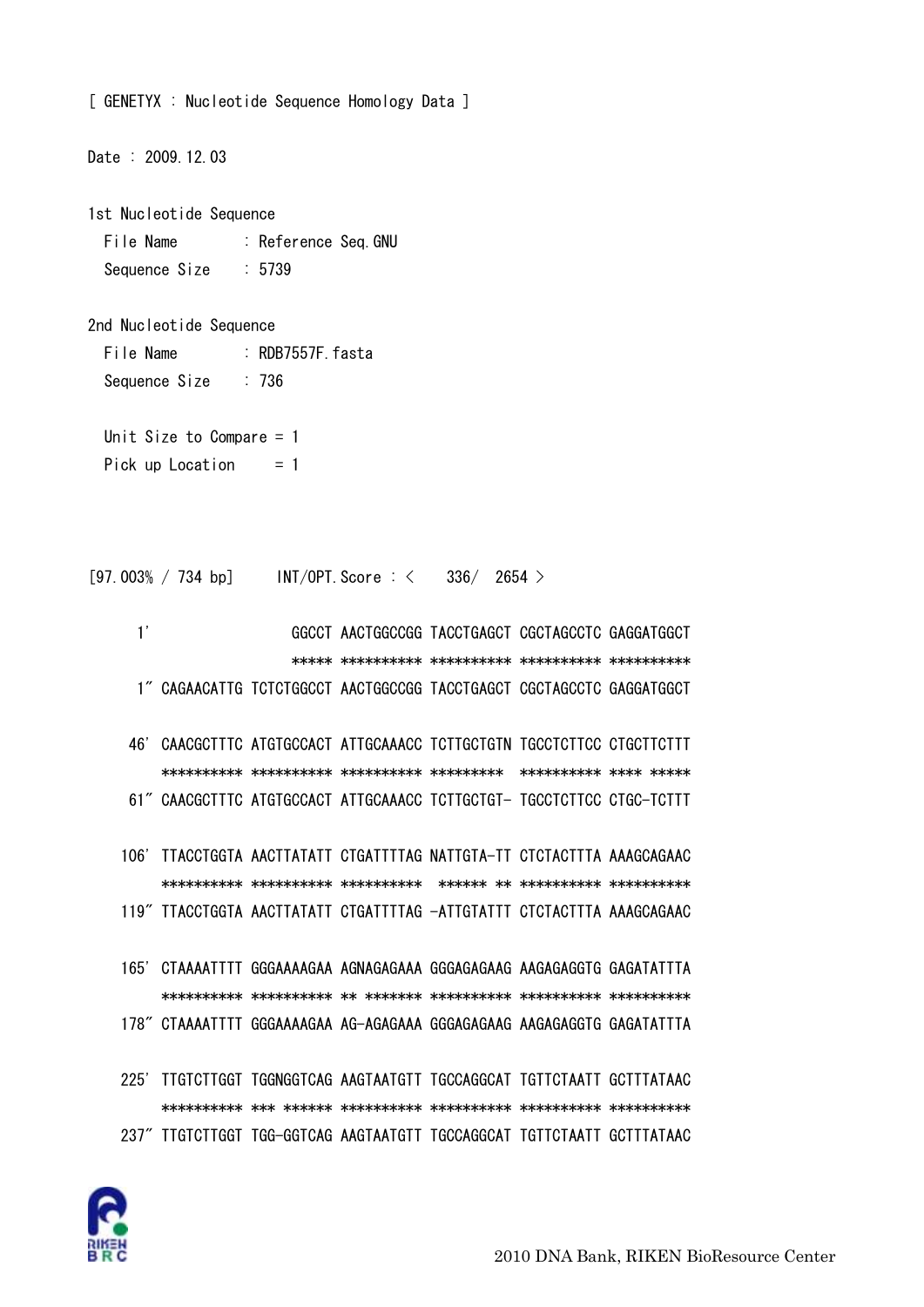285' CATTNAGTAC TGTCCCTAGT CACTGCCAAG AGGAGCTTGA TAAGTTATGC TTATTNTATA 296" CATT-AGTAC TGCCCCTAGT CACTGCCAAG AGGAGCTTGA TAAGTTATGC TTATT-TATA

345' AAAACACATT GATGTAGATA TGTCCATGAG GAACTGTTAA ATAAAANAAT ACATAGAATT 354" AAAACACATT GATGTAGATA TGTCCATGAG GAACTGTTAA ATAAAA-AAT ACATAGAATT

405' GAAAAAAACC ACATTGATAC CTCTGCCACT TGGGATTNTG ATGTTTAGGG CTGGCACAGT 413" GAAAAAAACC ACATTGATAC CTCTGCCATT TGGGATT-TG ATGTTTAGGG CTGGCACAGT

465' ACAATCTGTG ACTCTAAACA TTTTCTCCNA TCATTAATAC TATTCAGGAC CTAGGAAATG 472" ACAATCTGTG ACTCTAAACA TTTTCTCC-A TCATTAATAC TATTCAGGAC CCAGGAAATG

525' CTTCTCCACA GCTTTTGCTN CTCTCTCCTC AAATCTAGAC ATGACTATAT CTGAATACTG 531" CTTCTCCACA GCTTTTGCT- CTCTCTCCTC AAATCTAGAC ATGACTATGT CTGAATACTG

585' TAAAGGTTTG NTGTATTGTG CCTTTGCTGA TATCAGATGC ACCTATTTCA TGGTTCAGAG 

590" TAAAGGTTTG -TGTATTGTG CCTTTGCTGA TATCAGATGC ACCTATTTCA TGGTTCAGGG

645' ANGGATTTAA ACAGCTGAAG AACTTAGAAA AGGAATGTCA ACTTAATTAA CTNTTTCAAA 649" A-GGATTTAA ACAGCTGAAG AACTTAGAAA AGGAATGTCA ACTTAATTAA CT-TTTCAAA

705' TACTTTCACT CGAAGAGTAT AAATACAATA TATTCTTGCG TAANTGAAGA ATCATTTACC \*\*\*\*\*\*\*\*\*\*\* \*\*\*\*\*\*\*\*\*\*\* \*\* \*\*\* \*\*

707" TACTTTCACT CGAAGAGTAT AATTACCATT

1st Nucleotide Sequence

File Name : Reference Seg.GNU Sequence Size  $: 5739$ 



2010 DNA Bank, RIKEN BioResource Center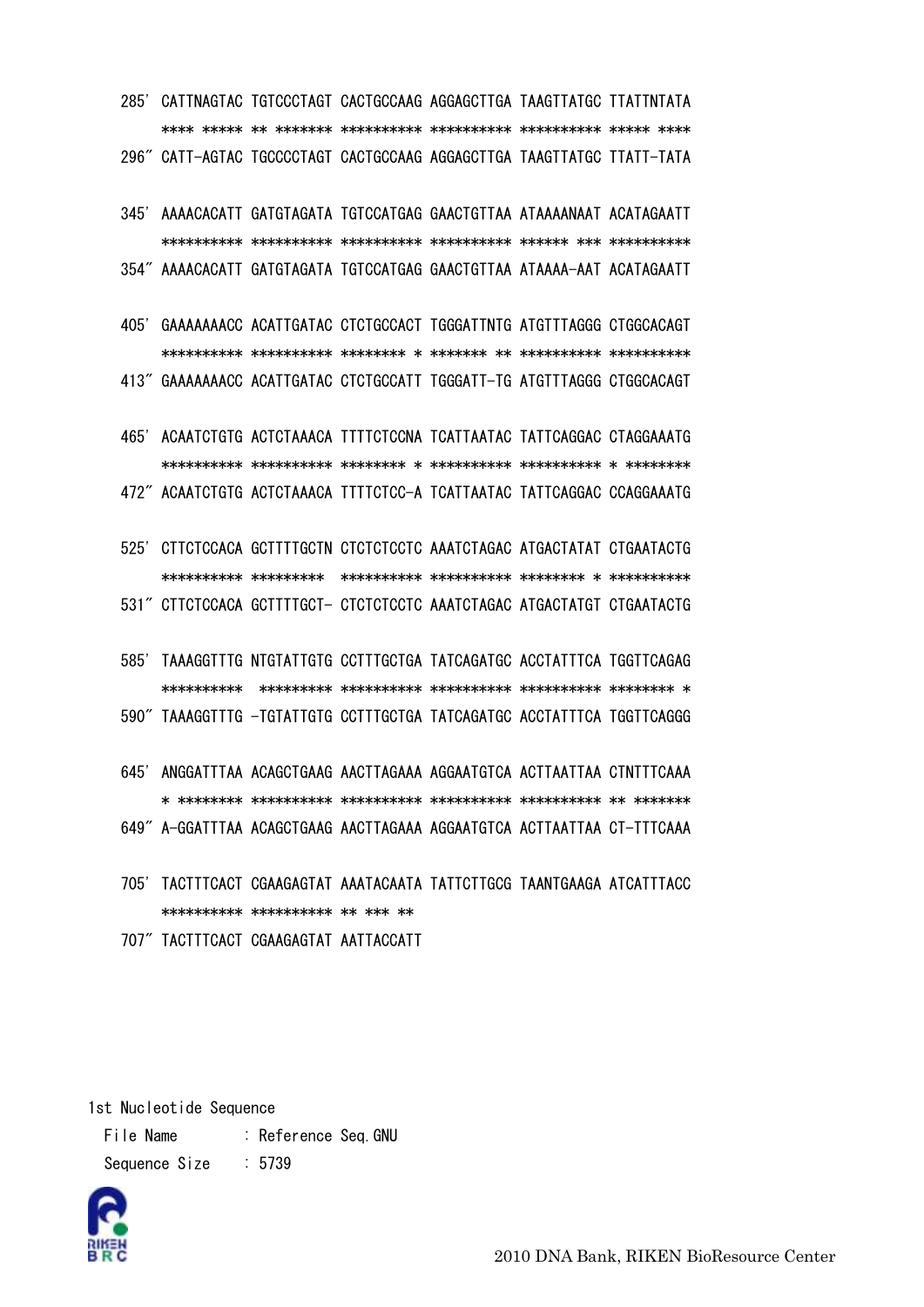2nd Nucleotide Sequence

File Name : RDB7557R.fasta (Complementary) Sequence Size : 698 Unit Size to Compare = 1

Pick up Location  $= 1$ 

 $[94.225\% / 710$  bp] INT/OPT. Score : < 425/ 2443 >

 901' NATCTAGATG TAAAATGCAT GA-AACATGA T-CCACATTT TACAAAGAGA AGCNCTGGGG \*\*\*\*\*\*\*\*\* \*\* \*\*\*\*\*\*\* \* \*\*\*\*\*\*\*\* \* \*\* \*\*\*\*\* \*\*. \*\*\*\*\* 1" A AAAAATGCAT GAGAACATGA TGCCACATTT TGCAGAGAGA GGCG-TGGGG 959' CAAAAATAAA TTCAGTAATT TGTTGACTCT CATAAAGCAC ATTANGTGGT GGAACTGCAA \*\*\*\* \*\* \* \*\*\*\*\* \*\*\* \*\*\*\*\*\*\*\*\*\* \* \*\*\*\*\*\*\*\* \*\*\*\* \*\*\*\*\* \*\*\*\*\*\*\*\* \* 51" CAAAGATGGA GTCAGTGATT TGTTGACTCT CCTAAAGCAC ATTA-GTGGT GGAACTGCGA 1019' CTCACCATTA TTTCCTTCTA AGAACTTTGC TCTTTNTCAC CAAAACTTAA GGCTCCTCAG \*\*\*\*\*\*\*\*\*\* \*\*\*\*\*\*\*\*\*\* \*\*\*\*\* \*\*\*\* \* \*\*\*.\*\*\*\* \*\*\*\*\*\*\*\*\*\* \*\*\*\*\*\*\*\*\* 110" CTCACCATTA TTTCCTTCTA AGAACCTTGC T-TTTTTCAC CAAAACTTAA GGCTCCTCAA

 1079' GGTGTGTCTA AGACAACAGC AGTAAANAAT GTCTATGACA GCAATTTTCT CTCCCCTGAA \*\*\*\*\*\*\*\*\* \*\*\*\*\*\*\*\*\*\* \*\*\*\*\*\*. \*\* \*\*\*\*\*\*\*\*\*\* \*\* \*\*\*\*\*\*\* \*\*\*\*\*\*\*\*\*\* 169" AGTGTGTCTA AGACAACAGC AGTAAAG-AT GTCTATGACA GCGATTTTCT CTCCCCTGAA

 1139' ATATGATCCC CACTTAANTT TGCCCTATTG AAAGAATCCC AAGTATAAGA ACAACTGGTT \*\*\*\*\*\*\*\*\*\* \*\*\*\*\* \* \*\* \*\*\*\*\*\*\*\*\*\* \*\*\*\*\*\*\*\*\*\* \*\*\*\*\*\* \* \* \*\*\*\*\*\*\*\*\*\* 228" ATATGATCCC CACTTGA-TT TGCCCTATTG AAAGAATCCC AAGTATGAAA ACAACTGGTT

- 1199' TTTAATCANA TATTACAAAG ATGTTTACTG TTGAATCGCA TTTTTCTTTG GCTTCTTAAN \*\*\*\*\*\*\*\* \* \*\*\*\*\*\*\*\*\*\* \*\*\*\*\*\*\*\*\*\* \*\*\*\*\*\*\*\*\*\* \*\*\*\*\* \*\*\*\* \*\*\*\*\*\*\*\*\* 287" TTTAATCA-A TATTACAAAG ATGTTTACTG TTGAATCGCA TTTTT-TTTG GCTTCTTAA-
- 1259' AATCCCTTAG GCATTCAATC TTCAGCTCTT CCATAATTGA GAGGAAATTT NTCACCTCAA \*\*\*\*\*\*\*\*\*\* \*\*\*\*\*\*\* \*\* \*\*\*\*\*\*\*\*\*\* \*\*\*\*\*\*\*\*\*\* \*\*\*\*\*\*\*\*\*\* \*\*\*\*\*\*\*\*\* 344" AATCCCTTAG GCATTCAGTC TTCAGCTCTT CCATAATTGA GAGGAAATTT -TCACCTCAA